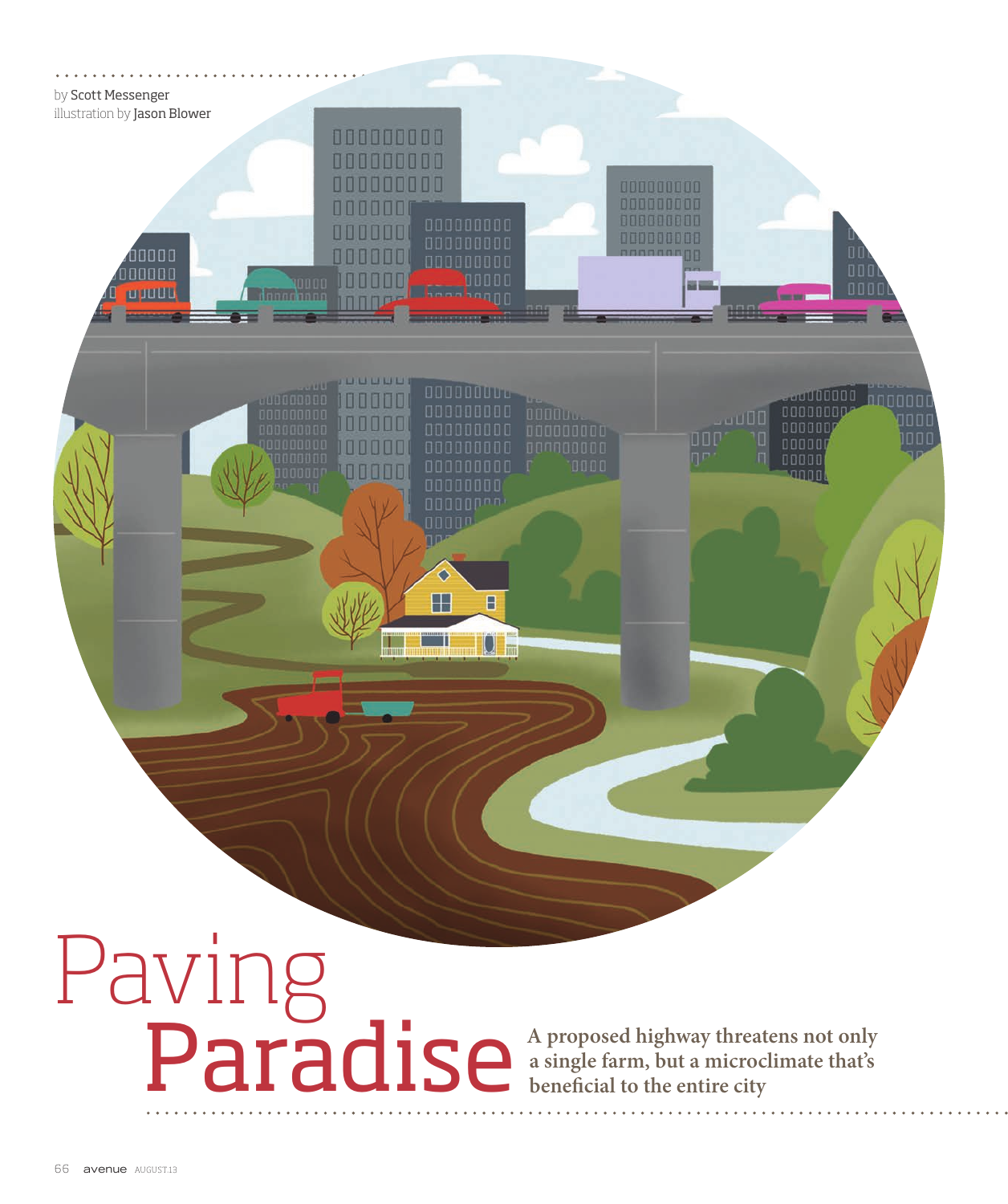**It's easy to** understand Janelle and Aaron Herbert's anxiety about the provincial highway and residential development planned for the area surrounding their northeast Edmonton property. The simple reason? It's too pretty a place to contemplate losing.

When Hollywood calls for an idyllic setting, it looks like their 140-acre farm, located at the end of a gravel road lined with wild chokecherry and silver willow. A driveway curls down a hill overlooking furrowed fields and ends at a 100-year-old clapboard farmhouse, its door swinging with the whims of the couple's three young children. For a backyard, there's an old-growth forest of poplar and spruce stretching to the city limits, marked by the North Saskatchewan River, the farm's water source.

The more complicated reason for the Herberts' worry, however, is that the property provides a unique and somewhat mysterious advantage to their business, Riverbend Gardens. Here, the land allows the couple to plant crops of vegetables and bedding plants two to three weeks earlier than their local competitors. Riverbend Gardens' lettuce and spinach hits the farmers' markets by June, and carrots and potatoes by early July. U-pick saskatoons are ready just a couple weeks later. Sweet corn matures here at the same time as in Taber. Often, they'll even manage a late fall crop of watermelon.

The reason for all of this is a microclimate in which the river, forest and soil together create optimal growing conditions. No one has determined exactly why the Herberts' farm acts this way, but, generally, microclimates atmospheric bubbles where temperature and humidity differ from what surrounds them arise from combinations of the way the land slopes to catch the sun, wind patterns, cooling and warming effects of bodies of water, soil composition and more. In some cases, the results may seem serendipitous, especially when

"When you have an asset like those food producers with that kind of land and soil, it gives you opportunities as a city to think bigger." — Michael Walters

it lengthens the growing season as it does at Riverbend Gardens. "I couldn't replace what I have here now," says Janelle, a 31-year-old, selfidentified "farmer in the city."

That's why they are fighting to reroute the roadway, which may pass through their land within the next decade as part of the City's plans to transform the now rural area into neighbourhoods for the expanding northeast. For Janelle, however, this has become as much a matter of cultivating coexistence for urban agriculture and urban growth as it is of protecting the house, farm buildings and irrigation system that, on proposed maps, lie beneath asphalt. "When are people going to wake up and say we need to preserve some land?" she asks.

In this part of the city — a pie slice bordered by Manning Drive, the Anthony Henday and the river — the tension dates back to the early 1980s, when Janelle's parents used the land for vegetables (her grandparents had it before them, but had both crops and hogs). Not exactly annexed for future growth, the land "was given to Edmonton [by the province] to say 'quit asking to annex St. Albert and Sherwood Park,'" says Councillor Ed Gibbons, whose ward encompasses the region, known as Horse Hill, which was named for its role in boarding horses once used to protect Fort Edmonton.

From council's perspective, the need for development here is clear. Recent years have seen steady population growth, says Gibbons. In fact, projections push Edmonton and area past two million by 2041. In the nearer term, growth at the Alberta Industrial Heartland and the proposed Edmonton Energy and Technology Park — those lynchpins in the local oil and gas processing industry located just northeast of the Herberts' farm — calls for some 80,000 workers. Many of them, the City anticipates, will want to live nearby. The new highway, an east-west corridor between Manning and Highway 21 proposed to run roughly along 195 Avenue, would ease local traffic congestion and pass heavy equipment along a new bridge over the river at the Herberts'. Sympathetic to the couple's situation, Gibbons would like to convince the province to move the bridge, but says a cliff to the north and a drainage area (which >>

## LATITUDE53 CONTEMPORARY VISUAL CULTURE

TUES-FRI 11-7 SAT 12-5 10242 106 STREET WWW.LATITUDE53.ORG [780] 423-5353





**EVERY THURSDAY UNTIL AUG 22** 



**COMING SOON VISUALEYEZ 2013** CANADA'S ANNUAL FESTIVAL OF PERFORMANCE ART

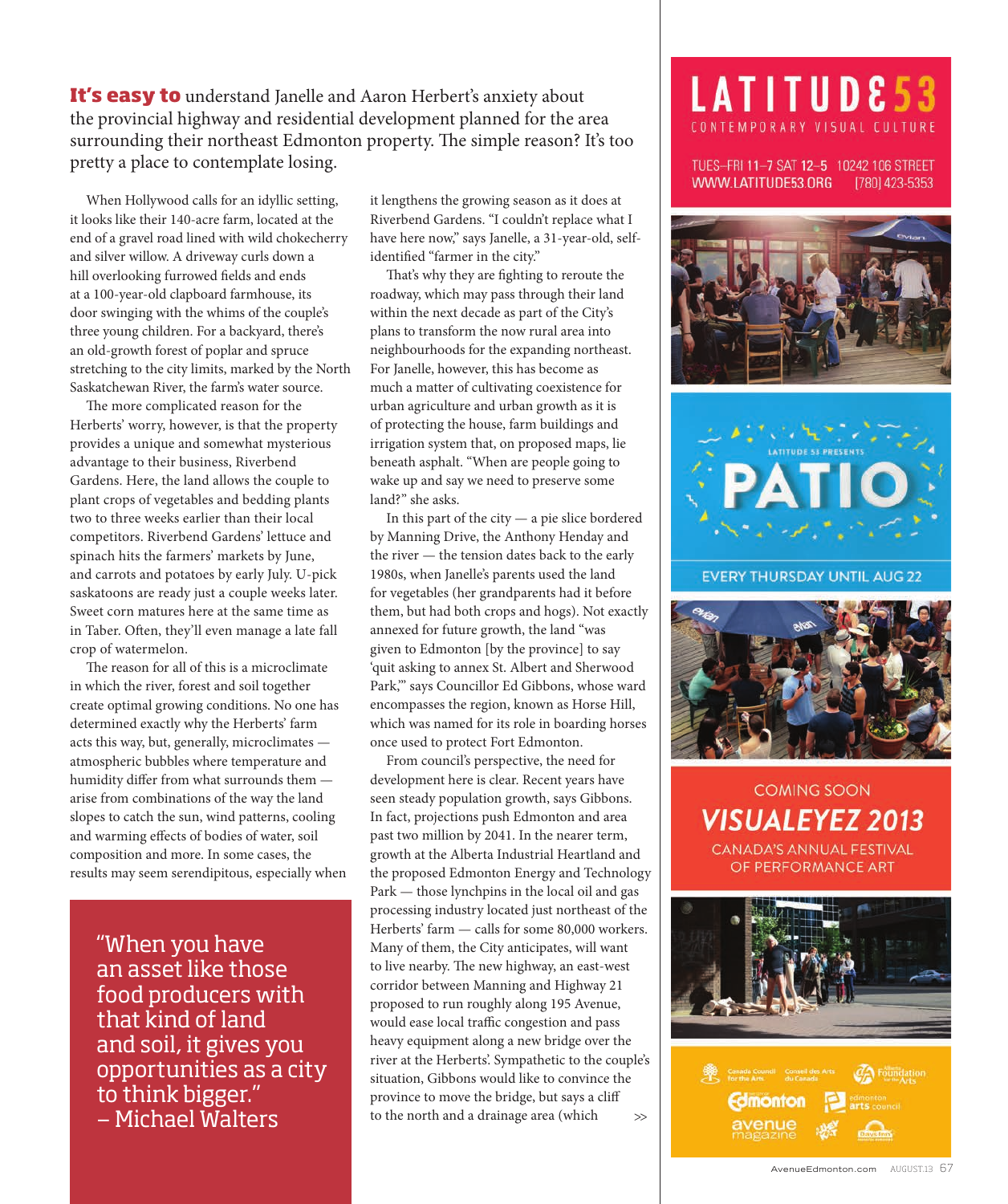



Aaron Herbert identifies as nothing more than an abandoned gravel quarry) to the south may fix what is now only "a line on the map."

"I hope that the bridge doesn't go through their land," says Gibbons, "but it's out of my hands." The consolation, he adds, is that, even if likely, it isn't imminent. "As far as I'm concerned, they've got the right to keep going for years and years."

The timing of this issue bears irony — the couple's commitment to farming is relatively recent. Growing up, "I swore I'd never be a farmer," says Janelle. "I couldn't wait to get out of here as a teenager." She did after marrying Aaron when she was 22 years old, he about 25. They lived in town, where she was an occupational health assistant and Aaron worked as a steel fabricator. When the opportunity came to take over the land in 2006, Janelle was surprised by her husband's excitement. Aaron quickly fell in love with farming. "It didn't take me very long to realize how unhappy I was before," he says. "I don't want to do anything else now."

Today, he and Janelle manage a seasonal staff of about 12 people to grow bedding plants and nearly two dozen varieties of vegetables everything from purple potatoes, to pumpkins, to that sweet corn that rivals Taber's, thanks to the extra weeks Riverbend Gardens gets in its season. They're within easy access of the eight farmers' markets they serve and have recently started supplying customers with weekly boxes of fresh produce. It all adds up to an income and standard of living on par with the Herberts' friends in the city.

It also adds up to an opportunity some say Edmonton should strive to preserve. When Michael Walters, a former member of the Greater Edmonton Alliance (GEA) and Ward 10 candidate in the upcoming municipal election, helped lead the creation of an urban agriculture strategy, "The original question we asked was, 'Where is our food going to come from in 25 years?'

"When you have an asset like those food producers with that kind of land and soil," Walters says, "It gives you opportunities as a city to think bigger."

That is, find ways to keep farms like Riverbend Gardens within the city limits, particularly if they contribute to the local food economy (the Herberts, incidentally, are among the minority in this region that do). But as part of the committee that completed the urban agriculture strategy, GEA member Debbie Hubbard was disappointed by its lack of guidelines for land-use decisions. She feels the document was rushed to allow Horse Hill